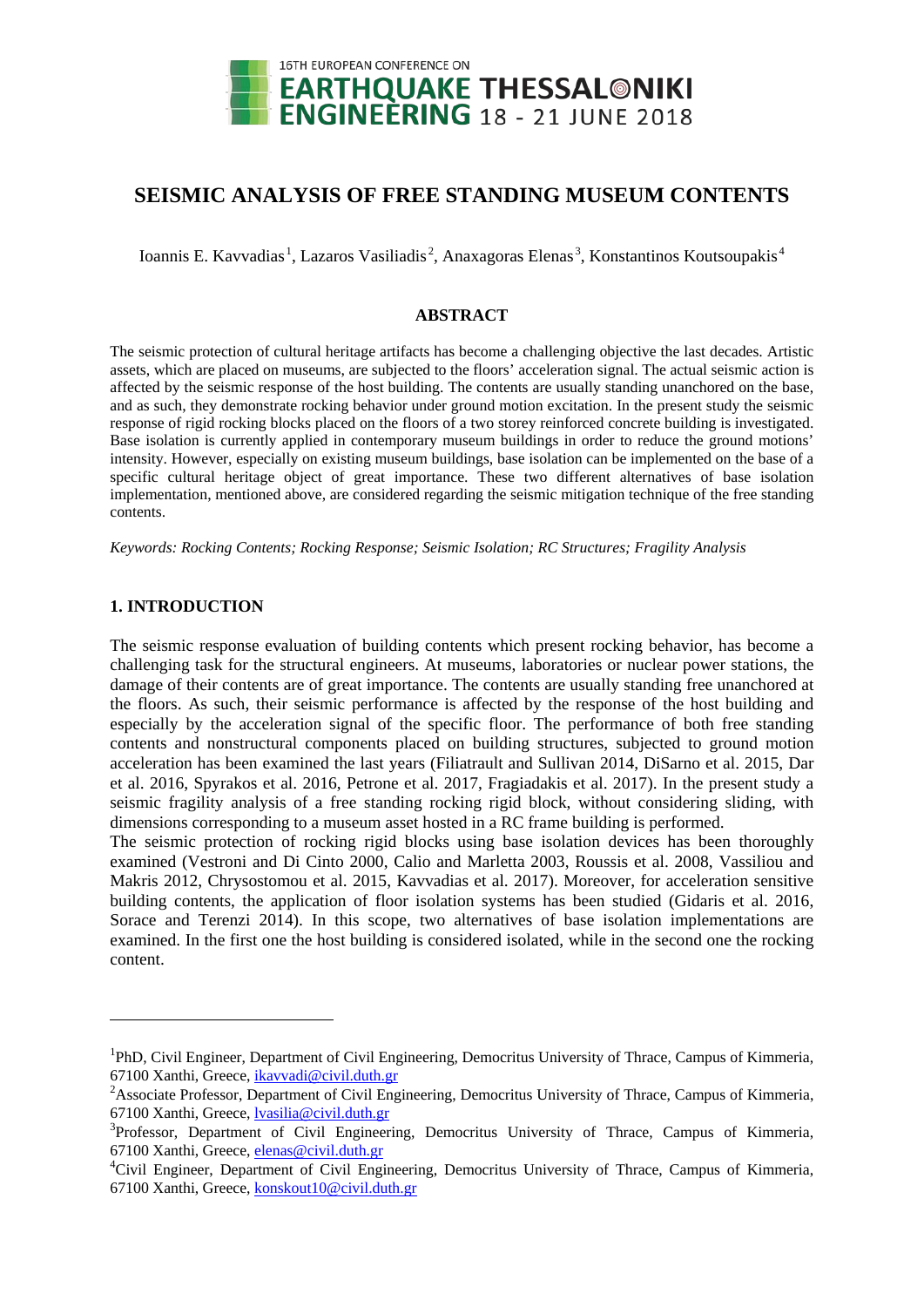# **2. NUMERICAL ANALYSIS**

### *2.1 RC frame building*

For the scope of that study a two storey building was considered. That choice is justified due to the fact that, museum buildings are in common low rise and stiffer than the conventional ones. The building was designed based on the EC2 and EC8. The building dimensions, as well as, the structural elements cross sections are depicted in Figure 1. The selected concrete quality is C25/30, while the reinforcing steel quality is B500C. Concentrated plasticity elements were used in order to simulate the structures nonlinear response. The dynamic analyses were performed without considering the simultaneous rocking response of the examined block as it mass is lesser than the 5% of the floors mass. Due to that fact, the seismic response of the rocking block does not affects the seismic response of the hosting structure. The nonlinear dynamic analyses are performed in the software SAP2000.



Figure 1. Frame Structure

# *2.2 Seismic Response of free standing rigid blocks*

The unachord content of a building can be modeled as a rigid block (Figure 2). A rigid block standing free on a rigid base, with slenderness α, semi-diagonal R and frequency parameter p, oscillates about the centers of rotation O and O' when base acceleration exceeds  $\ddot{u}/g \ge \tan(\alpha)$ . The problem of a rigid rocking block motion under a seismic excitation, without considering sliding, can be described by the following equation (Yim et al. 1980):

$$
\ddot{\theta} = -p^2 \cdot \left\{ \sin[\alpha \cdot sgn(\theta) - \theta] + \frac{\ddot{u}_s}{g} \cdot \cos[\alpha \cdot sgn(\theta) - \theta] \right\}
$$
(1)

where sgn() is the sign function and  $p = \sqrt{3g/4R}$  is the frequency parameter of the rigid block. During the rocking motion, energy is lost only during impact (when the rotation changes sign at  $\theta = 0$ ) which causes a reduction of the rotational velocity after it:

$$
\dot{\theta}_{n+1}^2 = r \cdot \dot{\theta}_n^2 \tag{2}
$$

where r is the restitution coefficient,  $\dot{\theta}_n$  is the velocity before the impact and  $\dot{\theta}_{n+1}$  is the velocity after the impact.

Considering that the angular momentum remains constant about point O exactly before the impact and right after it, the coefficient of restitution for a rigid rectangular block is given by the following equation (Housner 1963):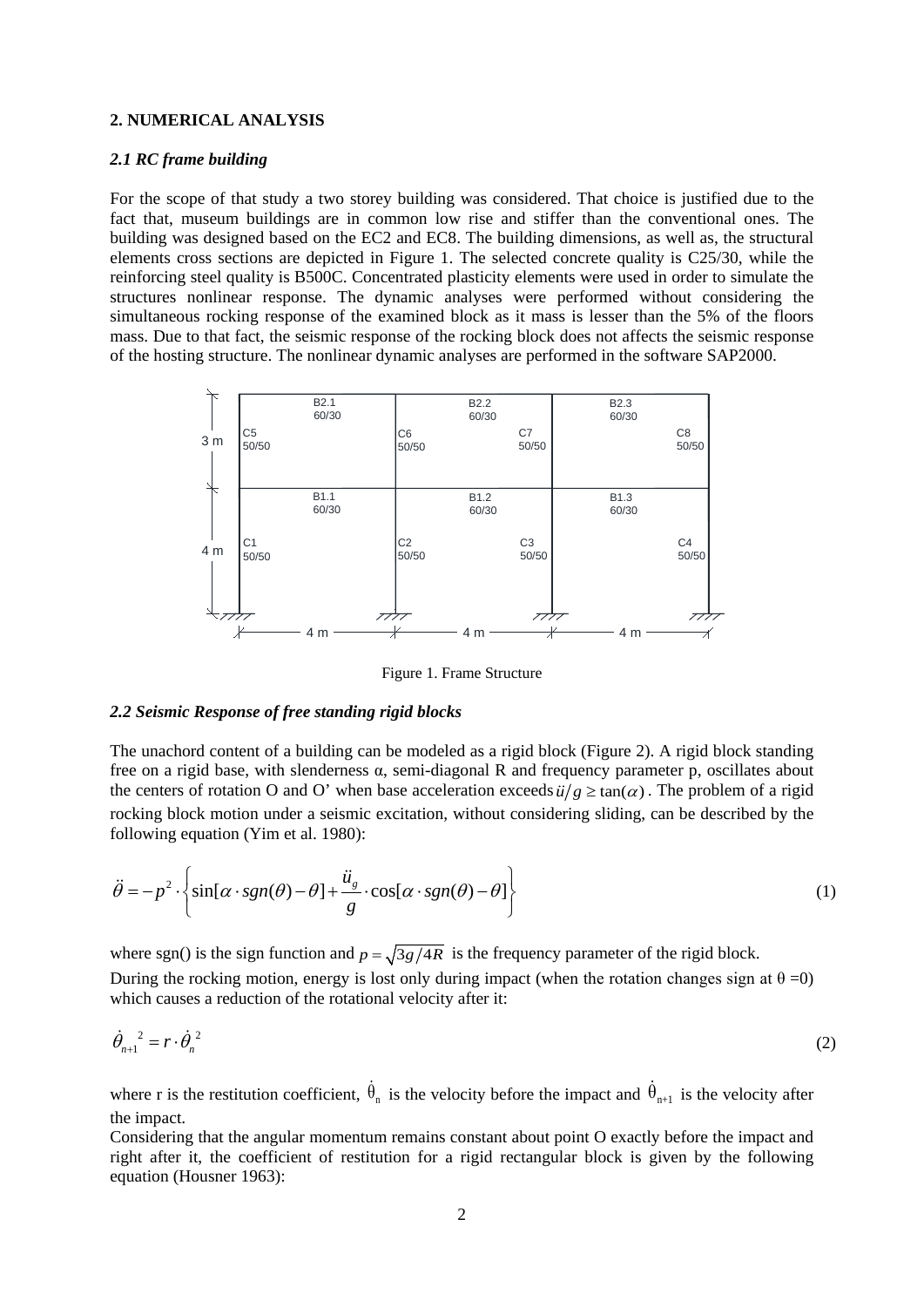

Figure 2. Rocking Block

The considering block has height  $2h = 2.0$  m and width  $2b = 0.5$  m, dimension that correspond to a semi - diagonal R = 1.03 m and slenderness  $\alpha = 0.245$  rad. The rocking block is examined as it is placed on the first floor of the examined structure. Thus, it is subjected to the floors acceleration signal. The floors acceleration signals are derived from the results of the nonlinear time history dynamic analyses of the RC structure.

#### *2.3 Isolation Implementation*

Friction pendulum systems (FPS) (Zayas et al. 1990) are studied as isolation devices. In Figure 3 the two isolated methods are pictured. In the first one, where the whole building is isolated, FPS devices with radius  $R_{\text{eff}} = 2.24$  m and friction coefficient  $\mu = 0.1$  were considered. Regarding the rocking block isolation, FPS devices with radius  $R_{\text{eff}} = 2.24$  m and friction coefficient  $\mu = 0.03$  are used. In both cases the isolation period is  $T_{is} = 2$  s. When base isolation is implemented on the rocking block, the acceleration signal that subjects the rocking block is measured on the isolated base instead of the floor. In that case the floors acceleration is equal to the fixed based structure.



Figure 3. Base isolation arrangements

# *2.4 Ground Motion Records*

A set of 35 natural ground motion record has been used for the dynamic analyses. The initiation of rocking on the fixed base structure due to all the seismic excitations are the main criteria of the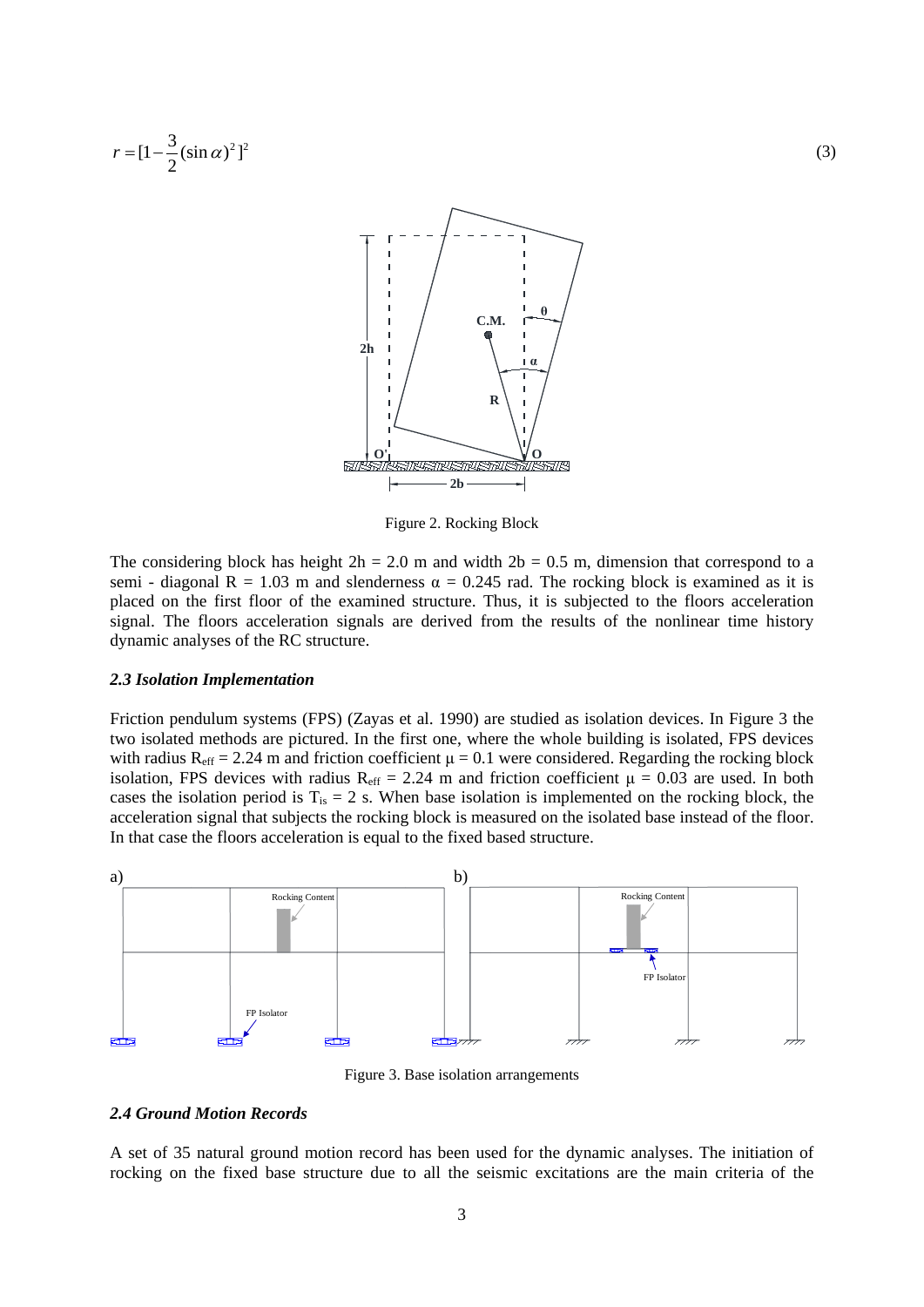specific records selection. Both near-fault and far-fault records are employed, in order to present a wide range of intensities and frequency contents A rigorous search on the PEER and the European strong motion database are carried out concluding to the used records. In Table 1 they are listed shorted by increasing values of PGV.

| N <sub>0</sub>   | <b>Earthquake</b>        | <b>Station</b>            | <b>Date</b> | $\mathbf{M}_s$ | R(km) | $PGV$ (cm/s) |
|------------------|--------------------------|---------------------------|-------------|----------------|-------|--------------|
| $\mathbf{1}$     | Iwake                    | Ichinoseki Maikawa        | 14/7/2008   | 6.9            | 23.02 | 7.86         |
| $\overline{c}$   | Duzce                    | Lamont 531                | 12/11/1999  | 7.1            | 8.03  | 11.96        |
| 3                | Whittier                 | LA - Obregon Park         | 1/10/1987   | 5.3            | 13.62 | 14.31        |
| $\overline{4}$   | San Fernando             | Paicoma Dam               | 9/2/1970    | 6.6            | 1.81  | 15.64        |
| 5                | Corinth                  | Corinth                   | 24/2/1981   | 6.6            | 10.28 | 24.83        |
| 6                | Tabas                    | Dayhook                   | 16/9/1978   | 7.4            | 13.94 | 25.58        |
| $\boldsymbol{7}$ | Kalamata                 | Kalamata                  | 13/9/1986   | 6.2            | 10.00 | 29.40        |
| 8                | <b>Imperial Valley</b>   | El Centro Array #9        | 19/5/1940   | 7.0            | 6.09  | 29.69        |
| 9                | Friuli                   | Tolmezo                   | 6/5/1976    | 6.5            | 15.82 | 31.29        |
| 10               | Taiwan SMART1(40)        | Smart1 M02                | 15/111986   | 6.3            | 60.89 | 31.33        |
| 11               | Chi-Chi                  | <b>CHY035</b>             | 20/9/1999   | 7.6            | 12.56 | 31.95        |
| 12               | Athens                   | ATH4                      | 7/9/1999    | 5.9            | 16.62 | 32.27        |
| 13               | <b>Superstition Hill</b> | Mtn Camera                | 24/11/1987  | 6.5            | 5.61  | 32.50        |
| 14               | Chuetsuoki               | Nakanoshima Nagaoka       | 16/7/2007   | 6.8            | 19.89 | 32.82        |
| 15               | Kobe                     | Nishi -Akashi             | 16/1/1995   | 6.9            | 7.08  | 36.56        |
| 16               | Chi-Chi                  | TCU88                     | 20/9/1999   | 7.6            | 18.16 | 36.59        |
| 17               | Aigion                   | <b>AIGA</b>               | 25/6/1995   | 6.4            | 21.50 | 39.86        |
| 18               | Landers                  | Joshua Tree               | 28/6/1992   | 7.3            | 11.03 | 43.05        |
| 19               | Northridge               | Paicoma Dam               | 17/1/1994   | 6.7            | 7.01  | 45.41        |
| 20               | <b>Imperial Valley</b>   | El Centro Array #8        | 15/2/1979   | 6.5            | 3.86  | 49.56        |
| 21               | <b>Imperial Valley</b>   | El Centro Array #7        | 15/2/1979   | 6.5            | 0.56  | 53.94        |
| 22               | Northridge               | Newhall - Fire Station    | 17/1/1994   | 6.7            | 5.43  | 59.23        |
| 23               | Coalinga                 | Fault Zone 14             | 2/5/1983    | 6.4            | 29.48 | 63.29        |
| 24               | Denali                   | TAPS Pump Station #10     | 3/11/2002   | 7.9            | 2.74  | 69.26        |
| 25               | <b>Bucharest</b>         | <b>Bucharest</b>          | 4/3/1977    | 7.5            | 115.0 | 73.46        |
| 26               | Parkfield                | Cholame #2                | 28/6/1966   | 6.2            | 17.64 | 73.70        |
| 27               | Irpinia                  | Sturno                    | 23/11/1980  | 6.9            | 10.84 | 75.07        |
| 28               | Darfield                 | Papanui High School       | 4/9/2010    | 7.0            | 26.76 | 78.16        |
| 29               | El Mayor Cucapah         | Chihuahua                 | 4/4/2010    | 7.2            | 19.47 | 79.99        |
| 30               | Gazli                    | Karakyr                   | 17/5/1976   | 6.8            | 5.46  | 80.37        |
| 31               | Erzincan                 | Erzincan                  | 19/3/1992   | 6.7            | 4.38  | 83.96        |
| 32               | Loma Prietta             | Los Gatos - Lexington Dam | 17/11/1986  | 7.0            | 5.02  | 86.32        |
| 33               | Kobe                     | Port Island               | 16/1/1995   | 6.9            | 3.31  | 89.42        |
| 34               | Northridge               | Jensen Filter Plant       | 17/1/1994   | 6.7            | 5.92  | 97.27        |
| 35               | Chi-Chi                  | <b>CHY101</b>             | 20/9/1999   | 7.6            | 9.94  | 106.91       |

Table1. Ground Motion Records List

# **3. FRAGILITY ANALYSIS**

In the present study the effect of the seismic protection alternatives are evaluated by generating fragility curves of the rocking block. To estimate the probability of overturning the problem should be considered as a categorical one, by grouping the data into non-collapse and collapse ones. So to estimate the parameters of the fragility function (mean μ and standard deviation β) that provides the probability of collapse, the maximum likelihood approach is adopted (Shinozuka et al. 2000). The maximum likelihood function L is defined as follows: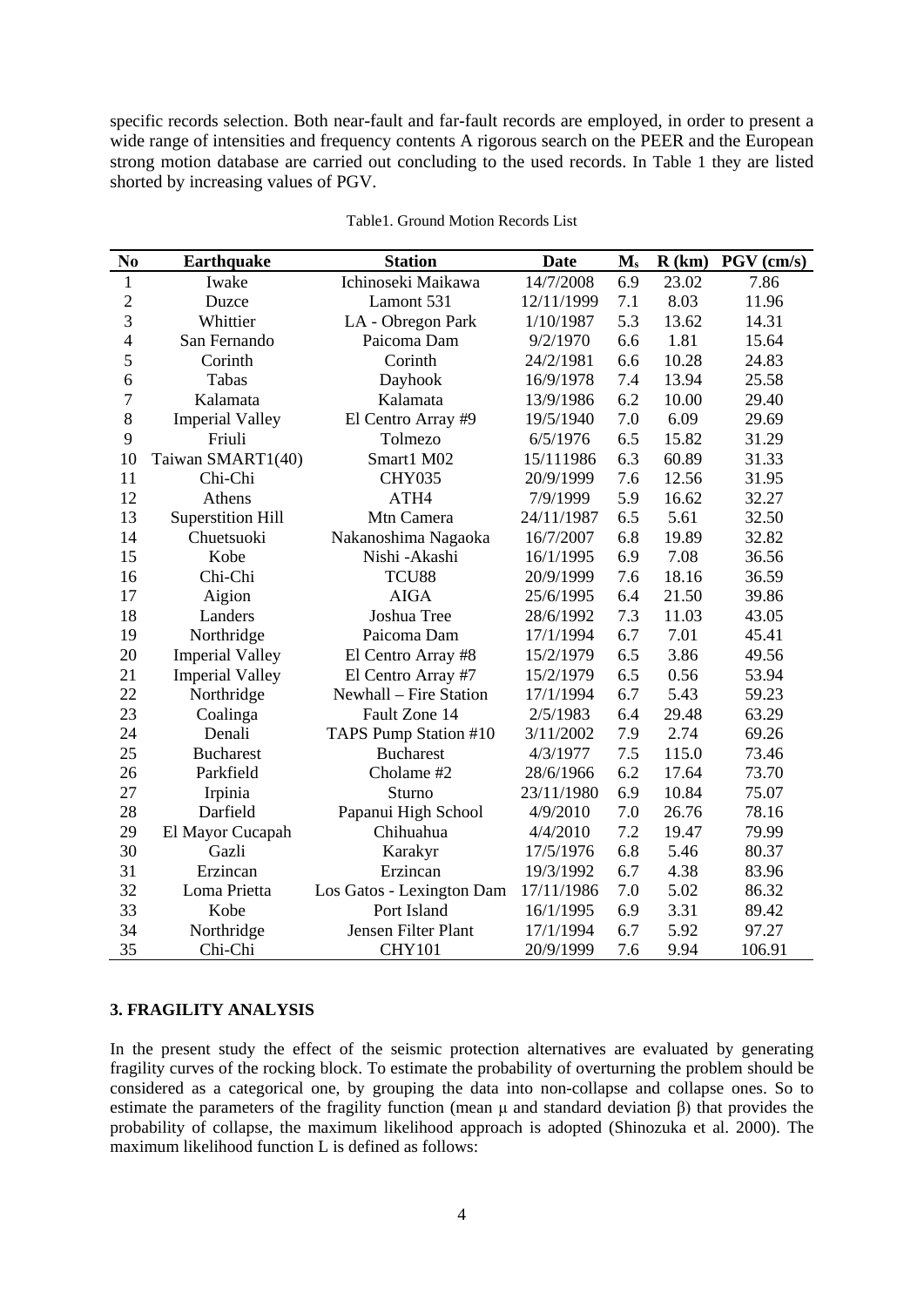$$
L = \prod_{j=1}^{m} {n_j \choose z_j} p_j^{z_j} (1 - p_j)^{n_j - z_j}
$$
 (4)

where the probability of  $z_i$  collapses out of  $n_i$  ground motions of a certain value of IM is given by the binomial distribution,  $p_i$  is the probability that a ground motion of a particular IM value, will cause the collapse of the structure, m is the number of IM levels and Π denotes a product over all ΙΜ levels. Assuming lognormal cumulative distribution for the overturning probability, Equation 4 converts to the following:

$$
L = \prod_{j=1}^{m} {n_j \choose z_j} \Phi\left(\frac{\ln x_j - \mu}{\beta}\right)^{z_j} \left(1 - \Phi\left(\frac{\ln x_j - \mu}{\beta}\right)\right)^{n_j - z_j} \tag{5}
$$

The maximization of L gives the statistical moments  $\hat{\mu}$  and  $\hat{\beta}$ .

$$
\left\{\hat{\mu},\hat{\beta}\right\} = \max_{\mu,\beta} \prod_{j=1}^{m} {n_j \choose z_j} \Phi\left(\frac{\ln x_j - \mu}{\beta}\right)^{z_j} \left(1 - \Phi\left(\frac{\ln x_j - \mu}{\beta}\right)\right)^{n_j - z_j} \tag{6}
$$

The introduced engineering demand parameter (EDP) has to get a clear physical meaning. Being aware of this principle, for the examined free-standing structures, the most appropriate EDP that can be used has to be based on the rocking rotation as rocking is the dominant response of this structure. For this purpose, the absolute maximum developed rotation  $|\theta_{\text{max}}|$  normalized to the critical overturning rotation (Equation 7), is considered.

$$
EDP = \frac{\left|\theta_{\text{max}}\right|}{\alpha} \tag{7}
$$

For the rocking block contents of a structure the parameters of the floor acceleration signal could be used as EDPs. As intensity measures the PGA and PGV is used for the vulnerability analysis. The latter is a better damage indicator for rocking blocks of large size (Dimitrakopoulos and Paraskeva 2015, Kavvadias et al. 2017)

# **4. RESULTS**

In order to estimate the efficiency of the base isolation alternatives, their affection on the floors seismic acceleration signal is studied. The two main excitation parameters presented above, are the Peake Floor Acceleration (PFA) and the Peak Floor Velocity (PFV). These two parameters are presented normalized to the PGA and the PGV of the initial record respectively.

Regarding the PFA (Figure 4) values, the statue isolation is the most efficient. By performing seismic isolation on the base of the building, the PFA seems to be in general lesser than the corresponding PGA values. Examining the fixed base structure, the PFA values are on average took larger valued than the PGA ones. When the structure behaves elastically, the increase of the PFA values exceeds even 150% of the PGA values, whereas when severe structural damage occurs, the PFA are reduced.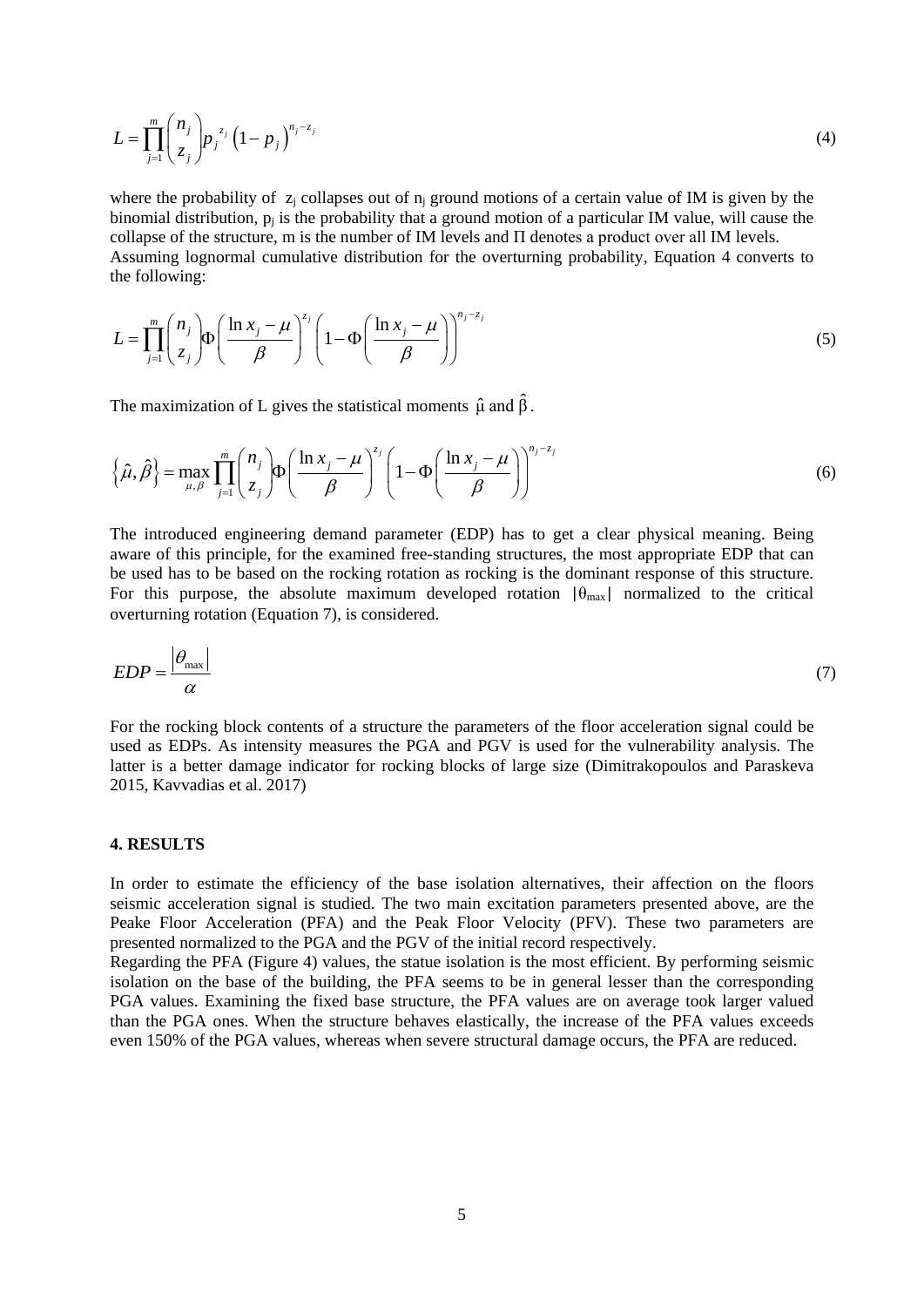

Figure 4. PFA/PGA values for all the ground motion records

Due to the fact that the peak acceleration is not an optimal IM regarding the prediction of rocking response, the PFV values are also presented (Figure 5). In the fixed base structure, the PFV values are increased under all the seismic excitations. Examining the base isolated structure the PFV values are in common slightly increased. Reduction of the floors velocities are presented only when base isolation is performed to the monument base.



Figure 5. PFV/PGV values for all the ground motion records

In Figure 6 the rocking rotations, normalized over the blocks slenderness, in respect with PGA and PGV are presented. As expected, via base isolation the free standing block developed less rocking rotations. Specifically, when the structure is considered fixed base the block overturns under 9 seismic events, while it overturns under 5excitation when it is hosted on the base isolated structure. The most efficient solution regarding the protection of the rocking block seems to be the statue isolation in which the block overturns only under one excitation.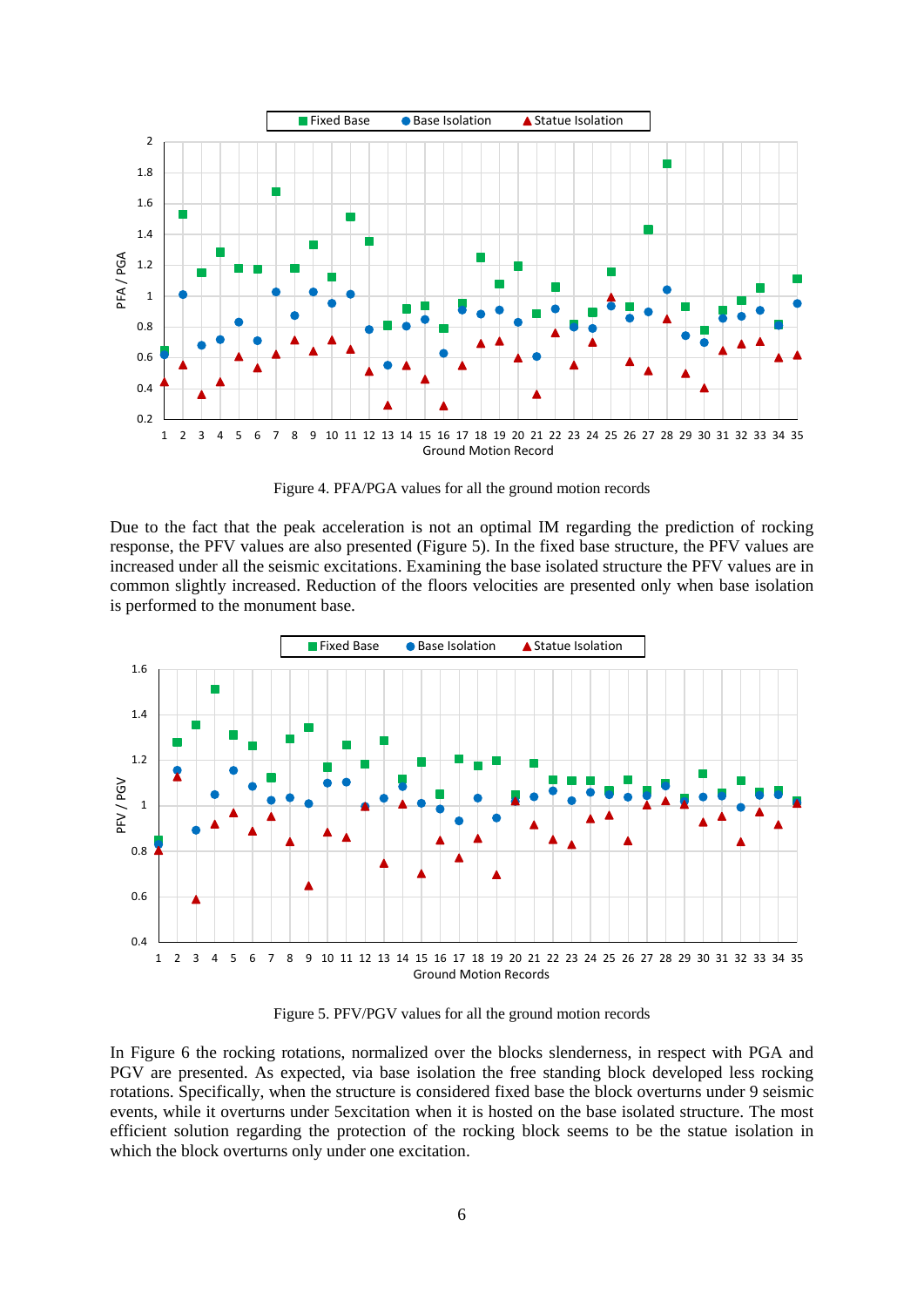

Figure 6. Developed Rocking Rotations

In Figure 7 the blocks overturn fragilities are displayed. The standard deviation values, using the PGA as an IM, are 0.47, 0.39 and 0.27 for the fixed base structure, the base isolated structure and the statue isolation case respectively. Using the PGV these values took the values of 0.37, 0.37 and 0.14. It can be remarked that the standard deviation values of the fragility curves in terms of PGV are much lower than those in terms of PGA. The median values of the fragility curves using the PGA are 54, 66 and 85 g, while using the PGV are 72, 92 and 107 cm/s respectively. By the fragility curves, the enhanced seismic response of the isolated block is obvious. It has to be noticed that base isolation via bearing has beneficial effect of the seismic response of small rocking blocks (Vassiliou and Makris 2012).



Figure 7. A figure in the text; first letter capitalized, and centrally aligned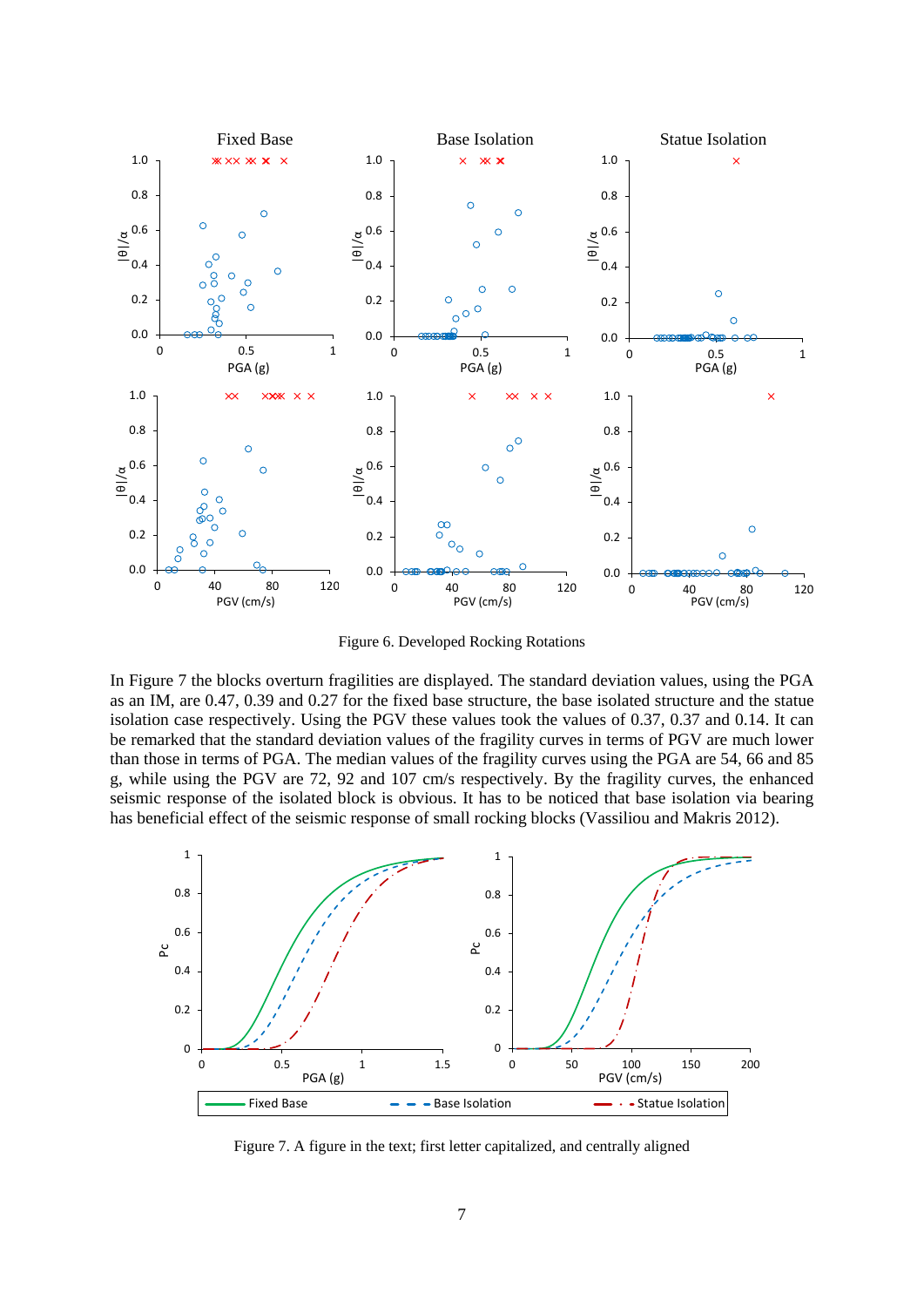### **5. CONCUSIONS**

In the present study the seismic response of rocking building contents is examined. Specifically, the seismic performance of a museum rocking content hosted on a two storey RC building is studied. Moreover, two base isolation alternatives are investigated for the protection of the building contents. In the first the host building is considered base isolated, while in the second one only the rocking content at the level of the floor is isolated. The base isolation is performed using friction pendulum bearings. In both alternatives the examined, small in size, rocking block presents enhanced response compared with the fixed base structure. The results indicated that the floor isolation seems to be more beneficial for the seismic protection of the structures' free standing contents.

### **6. REFERENCES**

Augusti G, Ciampoli M, Airoldi L (1992). Mitigation of seismic risk for museum contents. Proceedings of the 10th World Conference in Earthquake Engineering, Madrid.

Calio I, Marletta M (2003). Passive control of the seismic response of art objects. Engineering Structures, 25, 1009–1018.

Chrysostomou CZ, Kyriakides N, Roussis PC, Asteris PG (2015). Emerging Technologies and Materials for the Seismic Protection of Cultural Heritage. In Handbook of Research on Seismic Assessment and Rehabilitation of Historic Structures Editing by P. Asteris and V. Plevris. IGI Global.

Contento A, Di Egidio A (2009). Investigations into benefits of base isolation for non-symmetric rigid blocks. Earthquake Engineering and Structural Dynamics, 38, 849–866.

Dar A, Konstantinidis D, El-Dakhakhni WW (2016). Evaluation of ASCE 43-05 Seismic Design Criteria for Rocking Objects in Nuclear Facilities. Journal of Structural Engineering, 142(11): 04016110.

Dimitrakopoulos EG, Paraskeva TS (2015), Dimensionless fragility curves for rocking response to near-fault excitations. Earthquake Engineering and Structural Dynamics, 44: 2015-2033

DiSarno L, Petrone C, Magliulo G, Manfredi G (2015). Dynamic properties of typical consultation room medical components. Engineering Structures, 100: 442-454.

European Strong-Motion Database. http://www.isesd.hi.is/ESD\_Local/frameset.htm; 2015.

Filiatrault A, Sullivan T (2014). Performance-based seismic design of nonstructural building component. Earthquake Engineering and Engineering Vibrations, 13: 17-46.

Fragiadakis M, Kolokytha M, [Diamantopoulos](https://www.scopus.com/authid/detail.uri?authorId=57195838550&eid=2-s2.0-85029899925) S (2017). Seismic risk assessment of rocking building contents of multistorey buildings. Procedia Engineering, 199; 3534-3539.

Gidaris I, Taflanidis AA, Lopez-Garcia D, GP. Mavroeidis GP (2016). Multi-objective risk-informed design of floor isolation systems. Earthquake Engineering & Structural Dynamics, 45(8): 1293-1313.

Housner GW (1963). The behavior of inverted pendulum structures during earthquakes. Bulletin of the Seismological Society of America, 53(2): 403-417.

Kavvadias IE, Vasiliadis LK, Elenas E (2017). Seismic response parametric study of ancient rocking columns. International Journal of Architectural Heritage, 11(6): 791-804.

Kavvadias IE, Bibo HF, Vasiliadis KL (2017) Numerical study on the dynamic response of classical column standing free on an isolated base. 6th ECCOMAS Thematic Conference on Computational Methods in Structural Dynamics and Earthquake Engineering, 15-17 June, Rhodes, Greece.

Pacific Earthquake Engineering Research Centre (PEER). Strong motion database http://ngawest2.berkeley.edu/; 2015.

Roussis PC, Pavlou EA, Pisiara EC (2008). Base-isolation technology for earthquake protection of art objects. The 14th World Conference on Earthquake Engineering: Innova-tion Practice Safety, Beijing, China.

Sorace S, Terenzi G (2015). Seismic performance assessment and base-isolated floor protection of statues exhibited in museum halls. Bulletin of Earthquake Engineering, 13(6): 1873-1892.